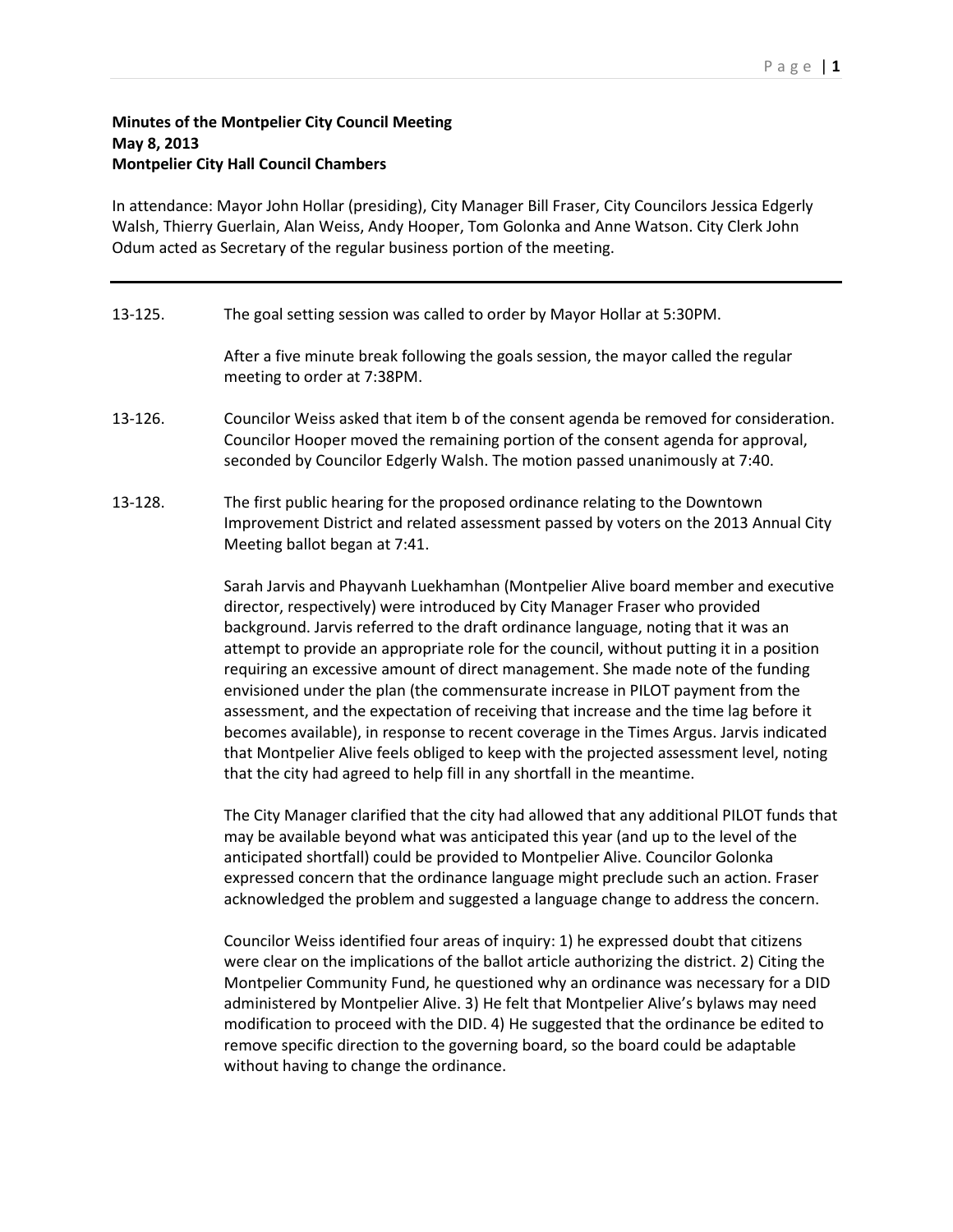Mayor Hollar agreed with the fourth point. Councilor Golonka was concerned that the board would be unwieldy. Luekhamhan indicated that the committee size was consistent with other Montpelier Alive boards.

The mayor closed the public hearing at 8:03.

Councilor Golonka moved that the Council approve the proposed ordinance language with the following changes: remove the phrase "to raise \$75,000" from Sec 16-11. Also, modify Sec 16-14(a) as follows:

The City Council shall constitute and appoint a Downtown Improvement District Committee consisting of five to ten (5-10) members at the Council's discretion, to include one or more representatives from the following categories: natural persons owning or representing owners of real estate within the District; natural persons owning or representing co-owners of retail businesses within the District; natural persons owning or representing owners of hospitality businesses with the District; natural persons owning or representing the owner of a service business within the District; persons owning or representing an arts community enterprise within the District, employees of the State of Vermont, City Council appointees.

Councilor Edgerly Walsh seconded. The motion was approved by a 5-1 vote at 8:03, with Councilor Weiss voting nay.

13-129. Planning Commissioner Tina Ruth (joined by Planning & Development Director Gwen Hallsmith) addressed the Council on the proposed merger of the Central Vermont Economic Development Corporation with the Central Vermont Regional Planning Commission, reviewing the history of the initiative and its progression for the newer councilors.

> Ruth indicated that the most recent report will recommend a merger (although there will not be pressure to move forward overly quickly), and that she was approaching the Council for direction. She shared her disagreement with the (anticipated) recommendation as, in her view, the two organizations have functional statutory and organizational distinctions that make merger problematic. She felt the arguments to merge were not persuasive.

Councilor Golonka asked about the time frame when a merger vote could happen, and it remained unclear at this time.

Ed Larson, Planning Commissioner Doug McCain, Peter Hood (current chair), and Josh Fitzhugh approached the Council, speaking favorably of the pending merger recommendation. Larson added some information to the account of the history, noting that it was mandate to consider merging (while noting that the mandate was no longer active). He cast the merger as an honestly-assessed strategy to more thoroughly serve the public. He also suggested that Ruth's questions – while valid – had been adequately addressed.